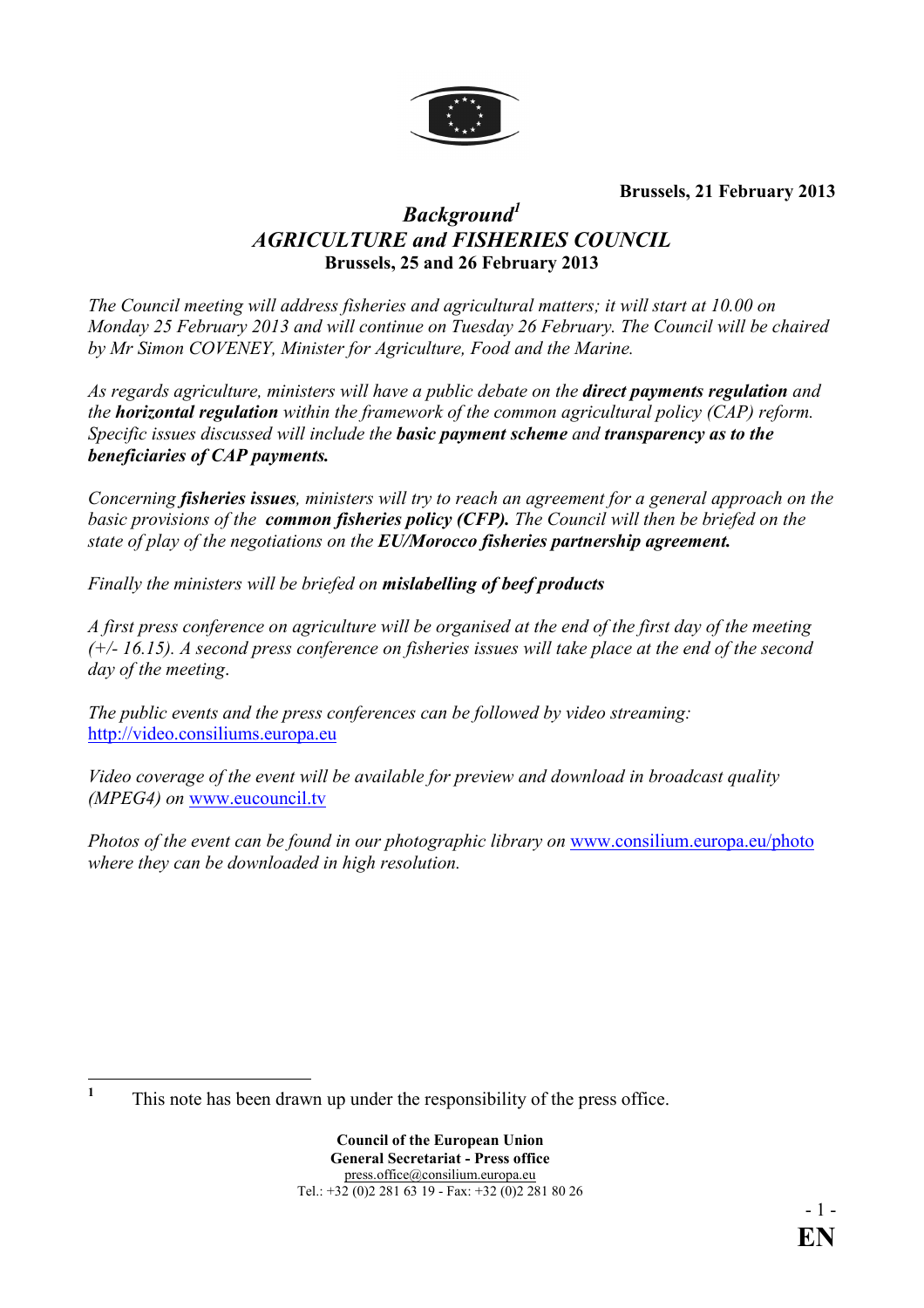### **AGRICULTURE**

### **Reform of the common agricultural policy (CAP)**

Ministers will hold two policy debates within the framework of the common agricultural policy (CAP) reform. The discussions will focus on:

- the proposal for a regulation establishing rules for direct payments to farmers (direct payments regulation) (*[15396/3/11](http://register.consilium.europa.eu/pdf/en/11/st15/st15396-re03.en11.pdf)*);
- the proposal for a regulation on the financing, management and monitoring of the CAP (horizontal regulation) (*[15426/1/11](http://register.consilium.europa.eu/pdf/en/11/st15/st15426-re01.en11.pdf)*).

#### *Direct payments*

One of the main issues within the basic payment scheme is internal convergence. The Commission proposes that member states achieve a uniform level of direct payments at regional or national level by 2019.

In October 2012, many delegations confirmed their view that the direct payment system based on purely historical payment levels was outdated and that member states applying the single payment scheme (SPS) should achieve significant and irreversible progress towards internal convergence by 2019.

While some delegations supported the timetable and methodology proposed by the Commission, most delegations requested greater flexibility. This included a number of delegations who did not support full convergence of payments but rather partial convergence towards a flat-rate. Other proposals for greater flexibility related to a longer transition period (beyond 2019). Some delegations, however, expressed the view that any flexibility on internal convergence should imply less generous possibilities for coupled aid.

Finally on this issue, a number of member states applying the single area payment scheme (SAPS) made clear that their support for the flexibility requested by member states applying the SPS was conditional on a satisfactory reply to their request for some recent historical elements (national topups, coupled support) to be taken into account in their transition to the new payment scheme.

The Presidency has drafted a comprehensive package of amendments aimed at taking account of as many concerns of member States as could be reasonable accommodated (*6638/13*).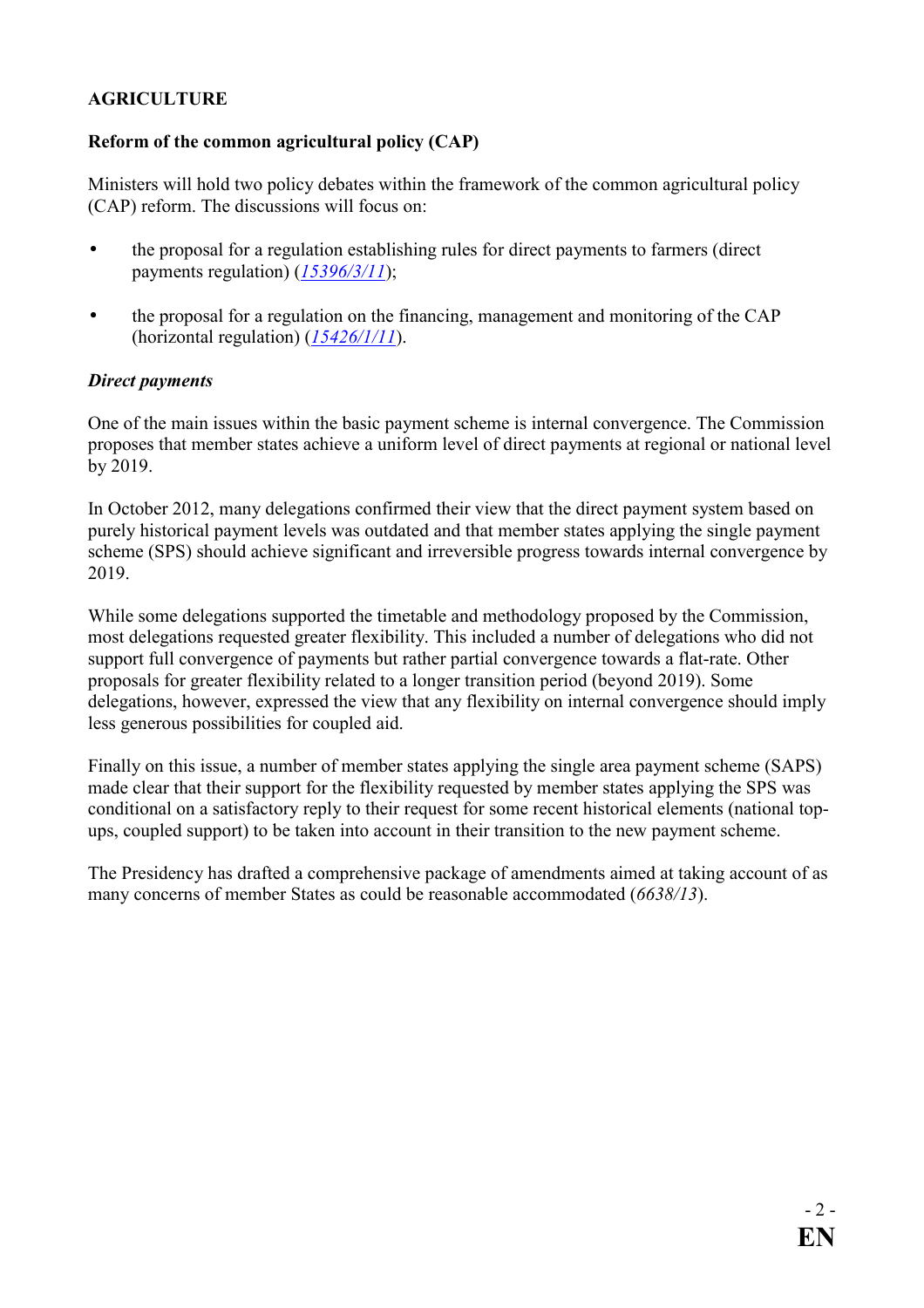## *Transparency on CAP beneficiaries*

Amendments in the proposal for an horizontal regulation include new rules on the publication of information on all beneficiaries of the EU agricultural funds. This takes account of the objections raised by the Court of Justice to the former rules to the extent that they were applicable to natural persons. The proposed new rules differ from the ones declared invalid by the Court in so far as they:

- are based on a revised detailed justification, centred around the need for public control of the use of European agricultural funds in order to protect the Union's financial interests;
- require more detailed information to be given on the nature and description of the measures for which the funds are disbursed;
- include a *de minimis* threshold below which the name of the beneficiary will not be published.

With regard to the amendments on the publication of beneficiaries' names, some member states argued in October that the *de minimis* threshold was not necessary and should be abandoned for the sake of transparency: in their view, all beneficiaries of CAP payments should be listed. Some others expressed concerns about the details given on the beneficiaries, fearing that the process might interfere with data on their private lives. They questioned whether the proposal complied with the Court of Justice ruling. An opinion of the Council Legal Service was requested by some delegations.

That legal opinion was presented to the Special Committee on Agriculture (SCA) on 11 February and was discussed by the SCA on 18 February, on the basis of a Presidency questionnaire. The Presidency has prepared a further paper (*6640/13*) where the Council is invited to indicate whether, in accepting the objective of the Commission's amended proposal.

- it accepts that the means proposed by the Commission to achieve that objective are appropriate and proportionate, or
- it believes that further consideration is necessary in particular, whether the same objective could not be attained in a less intrusive way.

The CAP reform package was presented by the Commission at the Agriculture Council meeting in October 2011. Since then, the Council has held general policy debates on the CAP reform proposals almost monthly.

Following a progress report presented by the Danish Presidency for the first half of 2012 (*[8949/12](http://register.consilium.europa.eu/pdf/en/12/st08/st08949.en12.pdf)*); the Cyprus Presidency presented its own report highlighting the progress achieved during the second half of 2012 on key issues of the CAP reform proposals (*[17592/12](http://register.consilium.europa.eu/pdf/en/12/st17/st17592.en12.pdf)*).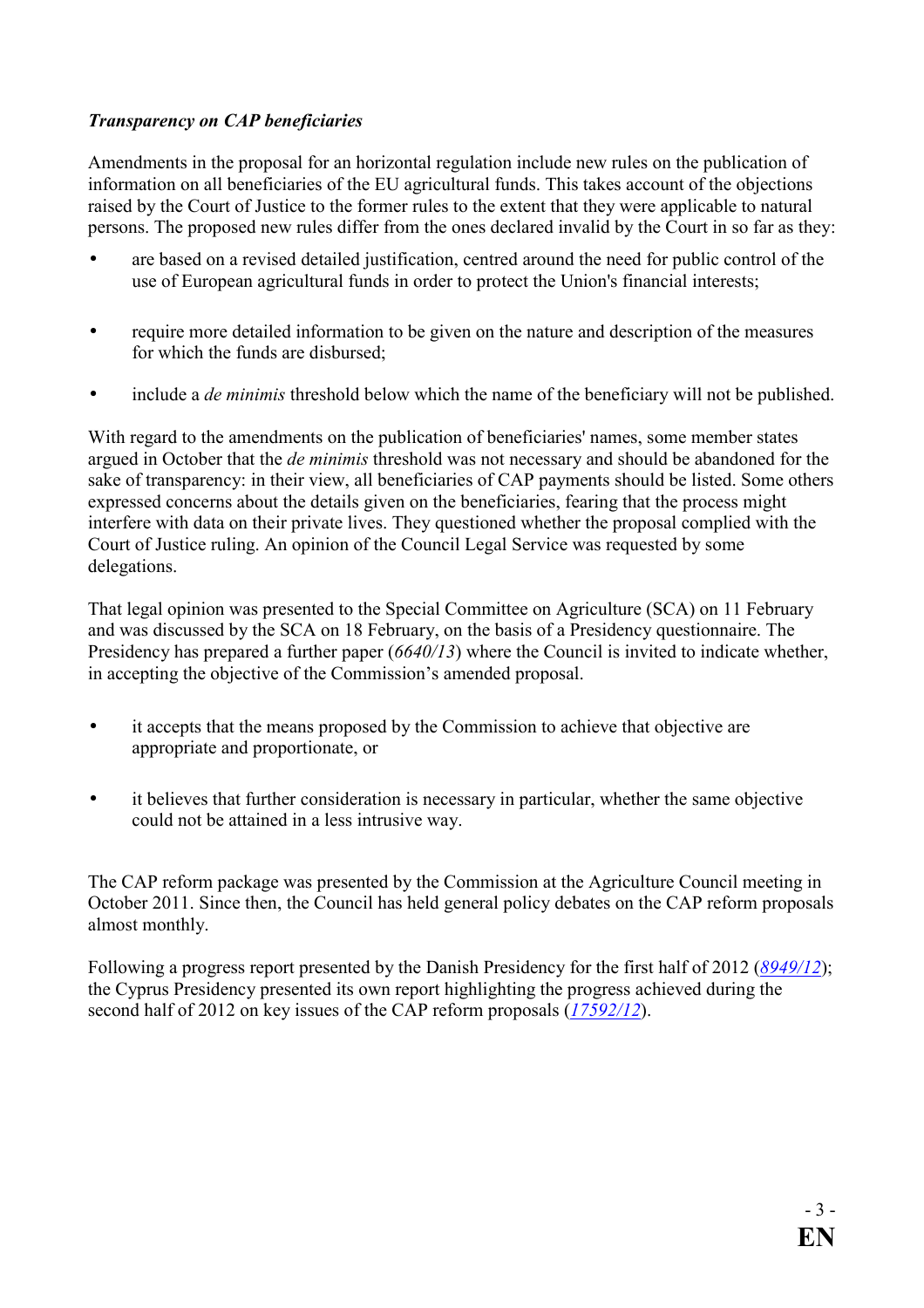## **FISHERIES**

### **Reform of the common fisheries policy**

The Council is expected to adopt a second general approach on the proposal for a regulation on the common fisheries policy (CFP) (*[12514/11](http://register.consilium.europa.eu/pdf/en/11/st12/st12514.en11.pdf)*) replacing the basic provisions of the CFP as part of the CFP reform "package":

A general approach constitutes a political agreement in the Council on a proposal for a regulation. The agreement sought on the CFP basic provisions will follow up on the first general approach agreed by the Council in June 2012 (*[11322/12](http://register.consilium.europa.eu/pdf/en/12/st11/st11322.en12.pdf)*), which was not fully conclusive with respect to the following parts of the proposal:

- implementation of the discards ban and the possibility of by-catch quotas;
- responsibilities for implementing environmental obligations that impact on fishing activities;
- definitions, delegated acts to be adopted by the Commission and recitals.

The European Parliament voted on its position at first reading on 7 February 2013.

The proposal's general objective is to ensure fisheries and aquaculture activities that provide longterm sustainable environmental, economic and social conditions, and contribute to the availability of food supplies. New elements concern in particular:

- a landing obligation,
- maximum sustainable yield (MSY) as a compulsory reference for fisheries management,
- regionalised decision-making,
- individually transferable fishing quotas,
- EU measures accompanying member state obligations under environmental legislation.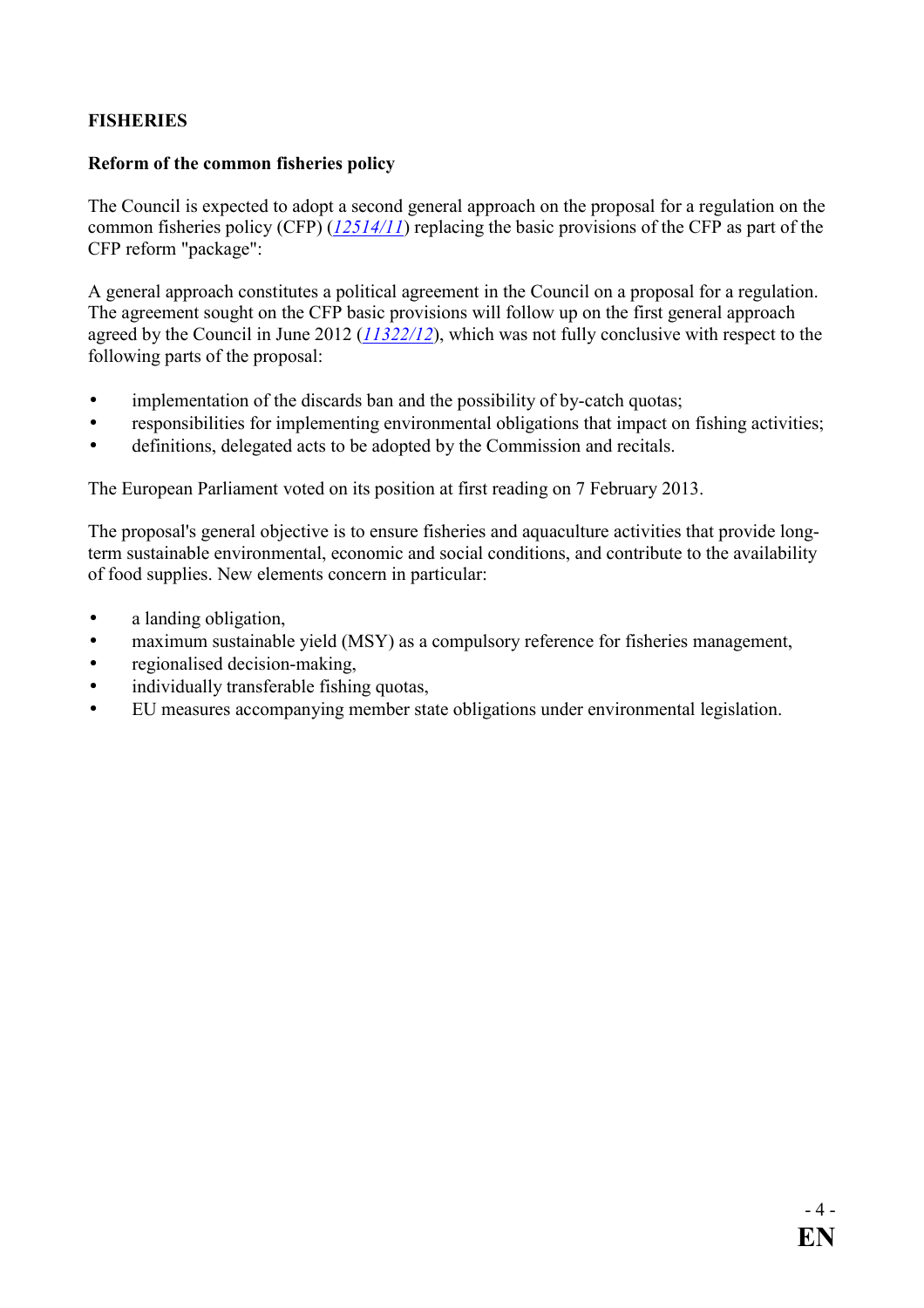### **EU/Morocco fisheries agreement**

The Council will be briefed by the Commission on the state of play of the EU/Morocco bilateral negotiations to conclude a new protocol to their fisheries partnership agreement.

The current fisheries partnership agreement between the EU and Morocco entered into force in 2007. The first protocol to this agreement ran until 27 February 2011 and provided for a financial contribution of EUR 36.1 million, of which EUR 13.5 million was dedicated to the support of Morocco's fisheries policy. Vessels from 11 EU member states could obtain fishing authorisations from Morocco under the agreement and this protocol.

A second protocol, extending its predecessor by one year under essentially the same terms, was negotiated in February 2011 and provisionally applied until December 2011, when the European Parliament decided not to consent to its conclusion. Following this rejection, the Council decided in February 2012 to grant the Commission a mandate to open negotiations for a new protocol with Morocco. Negotiations were opened in early November 2012 in Rabat.

The 5th round of negotiations between the EU and Morocco took place in Rabat (Morocco) on 11 and 12 February 2013. The parties agreed to meet again for a 6th round in Brussels at a later stage. The first rounds essentially dealt with technical conditions that would apply to the EU fleet under the new protocol while the last discussion dealt with financial aspects and political issues.